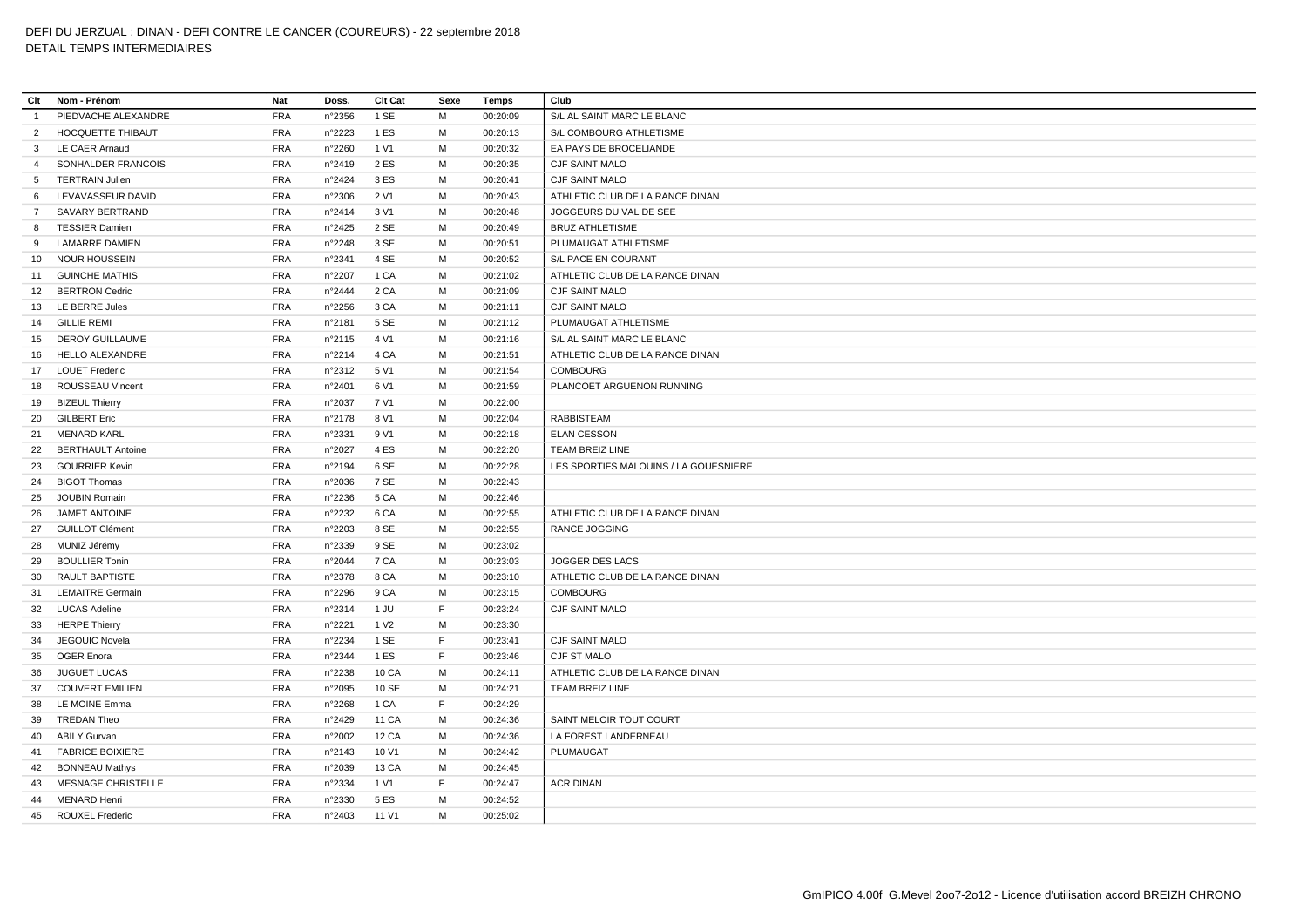| Clt | Nom - Prénom              | Nat        | Doss.           | Clt Cat          | Sexe | <b>Temps</b> | Club                            |
|-----|---------------------------|------------|-----------------|------------------|------|--------------|---------------------------------|
| 46  | <b>GOUBERT Odile</b>      | <b>FRA</b> | n°2187          | 1 V <sub>2</sub> | F    | 00:25:13     | <b>NCA CHERBOURG</b>            |
| 47  | <b>HUBERT Emmanuelle</b>  | <b>FRA</b> | n°2226          | 2 SE             | F    | 00:25:19     |                                 |
| 48  | JOUNY Matéo               | <b>FRA</b> | n°2237          | 14 CA            | M    | 00:25:31     |                                 |
| 49  | <b>DUMENIL .FRANCK</b>    | <b>FRA</b> | n°2131          | 2 V <sub>2</sub> | M    | 00:25:35     | <b>CEPS DINAN TRIATHLON</b>     |
| 50  | <b>COBAT Guillaume</b>    | <b>FRA</b> | n°2079          | 15 CA            | M    | 00:25:36     | CJF                             |
| 51  | <b>DURAND Stéphane</b>    | <b>FRA</b> | n°2133          | 12 V1            | M    | 00:25:39     | LES GROS MOLLETS                |
| 52  | <b>DANIEL Emmanuel</b>    | <b>FRA</b> | n°2448          | 11 SE            | M    | 00:25:42     |                                 |
| 53  | ORIA GILLES               | <b>FRA</b> | n°2346          | 13 V1            | M    | 00:25:42     |                                 |
|     | 54 LORRE NOLWENN          | <b>FRA</b> | n°2310          | 2 ES             | F    | 00:25:46     | CJF                             |
| 55  | <b>DELEPINE David</b>     | <b>FRA</b> | n°2110          | 12 SE            | M    | 00:25:48     |                                 |
| 56  | POMMERET Sébastien        | <b>FRA</b> | n°2362          | 13 SE            | M    | 00:25:52     |                                 |
|     | 57 MARTIN Jeremy          | <b>FRA</b> | n°2326          | 14 SE            | M    | 00:25:53     | MINIAC MORVAN                   |
| 58  | <b>BUSNEL JOCELYNE</b>    | <b>FRA</b> | n°2063          | 3 SE             | F.   | 00:25:57     | EA PAYS DE BROCELIANDE          |
| 59  | <b>GUICHARD Vivien</b>    | <b>FRA</b> | n°2199          | 16 CA            | M    | 00:26:00     |                                 |
| 60  | COUDRAY Jordan            | <b>FRA</b> | n°2090          | 15 SE            | М    | 00:26:01     |                                 |
| 61  | RAFFRAY MATTHIEU          | <b>FRA</b> | n°2375          | 16 SE            | M    | 00:26:01     |                                 |
| 62  | <b>LECHABLE Fabrice</b>   | <b>FRA</b> | n°2286          | 14 V1            | M    | 00:26:02     |                                 |
| 63  | <b>DUVAL Claire</b>       | <b>FRA</b> | n°2135          | 4 SE             | F    | 00:26:02     |                                 |
| 64  | <b>LEROY Adrien</b>       | <b>FRA</b> | n°2446          | 1 BE             | M    | 00:26:07     | ATHLETIC CLUB DE LA RANCE DINAN |
| 65  | <b>WALLESCH Mathieu</b>   | <b>FRA</b> | n°2442          | 17 SE            | M    | 00:26:10     |                                 |
| 66  | <b>BOVIER BEATRICE</b>    | <b>FRA</b> | n°2051          | 2 V1             | F    | 00:26:14     | CIMA PAYS D AURAY               |
| 67  | VADEPIED Mario            | <b>FRA</b> | n°2438          | 6ES              | M    | 00:26:43     |                                 |
| 68  | <b>POSNIC Corinne</b>     | <b>FRA</b> | n°2366          | 5 SE             | F    | 00:26:45     | PLUMAUGAT ATHLETISME            |
| 69  | <b>BREGAINT Guillaume</b> | <b>FRA</b> | n°2056          | 15 V1            | M    | 00:26:45     |                                 |
|     | 70 LE CAER SOLENN         | <b>FRA</b> | n°2261          | 6 SE             | F    | 00:27:04     | EA PAYS DE BROCELIANDE          |
|     | 71 DUPUIS Léo             | <b>FRA</b> | n°2132          | 1 JU             | M    | 00:27:07     | LE PENTHIEVRE ATHLETISME        |
|     | 72 DAUDIBON Denis         | <b>FRA</b> | n°2101          | 3 V <sub>2</sub> | M    | 00:27:08     | CJF SAINT MALO                  |
|     | 73 CHEREL Christèle       | <b>FRA</b> | n°2073          | 3 V1             | F    | 00:27:09     | SAINT MALO SPORTS LOISIRS       |
|     | 74 DROUAL Florent         | <b>FRA</b> | n°2124          | 18 SE            | M    | 00:27:18     |                                 |
|     | 75 DESCHAMPS PIERRE-YVES  | <b>FRA</b> | n°2117          | 19 SE            | M    | 00:27:22     | ATHLE DU PAYS DE REDON          |
| 76  | <b>DUVAL Marc</b>         | <b>FRA</b> | n°2136          | 1 V3             | M    | 00:27:28     |                                 |
|     | 77 RAUZIER Léo            | <b>FRA</b> | n°2379          | <b>7 ES</b>      | M    | 00:27:33     |                                 |
|     | 78 NAVIER Floriane        | <b>FRA</b> | n°2340          | 7 SE             | F    | 00:27:34     | PLUMAUGAT ATHELISME             |
|     | 79 LE ROLLAND Thierry     | <b>FRA</b> | n°2277          | 16 V1            | M    | 00:27:38     |                                 |
| 80  | <b>BRAULT Joseph</b>      | <b>FRA</b> | n°2053          | 8 ES             | M    | 00:27:48     |                                 |
|     | 81 FLAGEUL Maxime         | <b>FRA</b> | n°2150          | 17 CA            | M    | 00:27:50     |                                 |
| 82  | <b>CORNET Cyril</b>       | <b>FRA</b> | n°2083          | 20 SE            | M    | 00:27:52     | PLAINTEL AVENTURE               |
| 83  | <b>IMBAULT Aurélien</b>   | <b>FRA</b> | n°2230          | 21 SE            | M    | 00:27:54     |                                 |
| 84  | <b>HENAUT Pascal</b>      | <b>FRA</b> | n°2215          | 4 V <sub>2</sub> | M    | 00:28:03     |                                 |
| 85  | MIGNOT Hugo               | <b>FRA</b> | n°2447          | 1 MI             | M    | 00:28:03     | ATHLETIC CLUB DE LA RANCE DINAN |
| 86  | <b>SAVARY PATRICIA</b>    | <b>FRA</b> | n°2413          | 4 V1             | F    | 00:28:07     | JOGGEURS DU VAL DE SEE          |
| 87  | <b>LARCHER SEBASTIEN</b>  | <b>FRA</b> | n°2253          | 17 V1            | M    | 00:28:07     | RANCE JOGGING                   |
| 88  | FIEUS ERIKA               | <b>FRA</b> | n°2149          | 8 SE             | F    | 00:28:12     | PLUMAUGAT ATHLETISME            |
| 89  | <b>GAUFFENY Gaël</b>      | <b>FRA</b> | $n^{\circ}2173$ | 5 V <sub>2</sub> | M    | 00:28:15     |                                 |
| 90  | <b>DROUAL Yannick</b>     | <b>FRA</b> | n°2125          | 6 V <sub>2</sub> | M    | 00:28:15     |                                 |
|     |                           |            |                 |                  |      |              |                                 |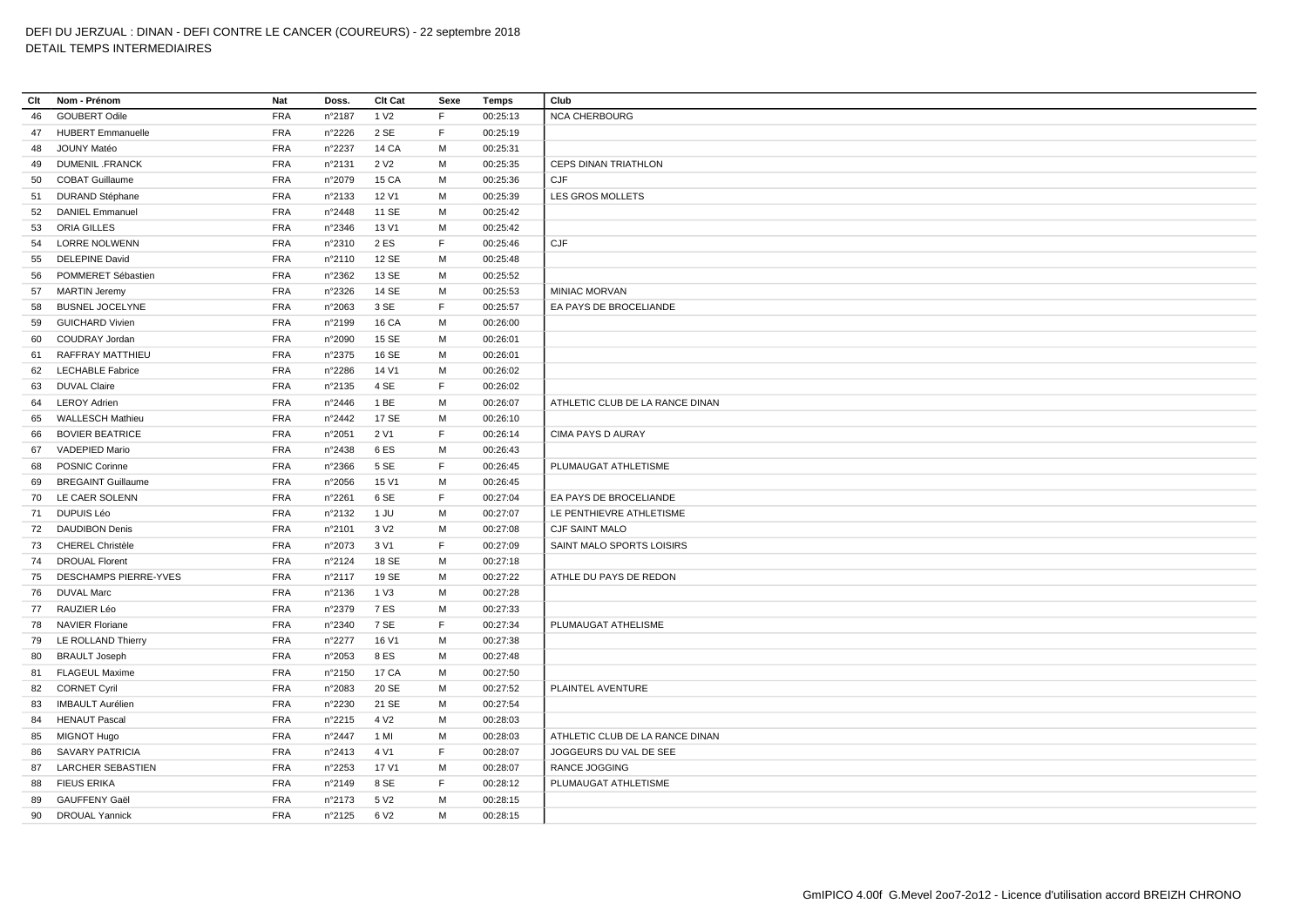| Clt | Nom - Prénom                 | Nat        | Doss.           | Clt Cat           | Sexe        | <b>Temps</b> | Club                              |
|-----|------------------------------|------------|-----------------|-------------------|-------------|--------------|-----------------------------------|
| 91  | <b>ROUXEL Olivier</b>        | <b>FRA</b> | n°2404          | 7 V <sub>2</sub>  | M           | 00:28:17     |                                   |
| 92  | <b>GRIMAULT Stéphane</b>     | <b>FRA</b> | n°2195          | 18 V1             | М           | 00:28:18     | <b>DINAN COURSE D ORIENTATION</b> |
| 93  | LE LOARER Loïc               | <b>FRA</b> | n°2267          | 8 V <sub>2</sub>  | М           | 00:28:25     | RANCE JOGGING                     |
| 94  | LE LOARER Antoine            | <b>FRA</b> | n°2265          | 9 ES              | M           | 00:28:25     |                                   |
| 95  | LE LOARER Pierre             | <b>FRA</b> | n°2266          | 22 SE             | М           | 00:28:25     |                                   |
| 96  | <b>RENAULT Simon</b>         | <b>FRA</b> | n°2387          | $2$ JU            | M           | 00:28:25     |                                   |
| 97  | <b>DIONNET Laurent</b>       | <b>FRA</b> | n°2122          | 19 V1             | М           | 00:28:26     | <b>ENSEMBLE POUR UN SOURIRE</b>   |
| 98  | <b>HERVE Sylvie</b>          | <b>FRA</b> | n°2222          | 2 V <sub>2</sub>  | F.          | 00:28:28     |                                   |
| 99  | <b>LOUISOR Yann</b>          | <b>FRA</b> | n°2313          | 23 SE             | М           | 00:28:41     |                                   |
|     | 100 AUSSANT Joé              | <b>FRA</b> | n°2012          | <b>18 CA</b>      | М           | 00:28:42     |                                   |
|     | 101 LOUET Anita              | <b>FRA</b> | n°2311          | 9 SE              | $\mathsf F$ | 00:28:46     |                                   |
|     | 102 BICHE Victor             | FRA        | n°2035          | 19 CA             | М           | 00:28:48     |                                   |
|     | 103 SAVIN Arthur             | <b>FRA</b> | $n^{\circ}2415$ | 10 ES             | М           | 00:28:49     |                                   |
|     | 104 FLAGEUL MICKAEL          | <b>FRA</b> | n°2151          | 20 V1             | М           | 00:28:51     | US BROCELIANDE ALH                |
|     | 105 CABON ARTHUR             | <b>FRA</b> | n°2064          | 20 CA             | М           | 00:28:53     | ATHLETIC CLUB DE LA RANCE DINAN   |
|     | 106 AUDIC ALICE              | <b>FRA</b> | n°2009          | 10 SE             | F.          | 00:28:57     | CEDEO                             |
|     | 107 MARUSU Alphonse          | <b>FRA</b> | n°2328          | 21 V1             | М           | 00:29:09     |                                   |
| 108 | <b>GAUDUCHON Maxence</b>     | FRA        | n°2172          | 21 CA             | M           | 00:29:14     |                                   |
| 109 | JUHEL Victorien              | <b>FRA</b> | n°2239          | 3 JU              | M           | 00:29:14     |                                   |
|     | 110 PIGUEL Yves marie        | <b>FRA</b> | n°2358          | 24 SE             | М           | 00:29:16     |                                   |
|     | 111 COULON Jonathan          | <b>FRA</b> | n°2094          | 25 SE             | М           | 00:29:17     | ORANGE BLEUE                      |
|     | 112 LE BIGOT Benoit          | FRA        | n°2258          | 22 V1             | М           | 00:29:20     |                                   |
|     | 113 DUBUISSON STEPHANE       | <b>FRA</b> | n°2126          | 23 V1             | М           | 00:29:22     |                                   |
|     | 114 BOURGET Emeric           | <b>FRA</b> | n°2047          | 26 SE             | M           | 00:29:33     |                                   |
|     | 115 ROUAULT Anthony          | <b>FRA</b> | n°2398          | 27 SE             | М           | 00:29:35     |                                   |
|     | 116 FLANDIN Maxime           | FRA        | n°2152          | 28 SE             | M           | 00:29:37     |                                   |
|     | 117 TARDIF Xavier            | <b>FRA</b> | n°2422          | 24 V1             | М           | 00:29:41     |                                   |
|     | 118 LETOUT NOLWEN            | <b>FRA</b> | n°2303          | 2 CA              | E           | 00:29:42     |                                   |
|     | 119 COTTEVERTE Damien        | <b>FRA</b> | n°2087          | 25 V1             | М           | 00:29:44     | CEDEO                             |
| 120 | ROLLAND AURELIEN             | <b>FRA</b> | n°2397          | 29 SE             | М           | 00:29:49     |                                   |
| 121 | <b>DEROY AUDREY</b>          | <b>FRA</b> | n°2114          | 5 V1              | F.          | 00:29:51     | S/L AL SAINT MARC LE BLANC        |
| 122 | <b>BRIENS Yohann</b>         | <b>FRA</b> | n°2059          | 30 SE             | м           | 00:29:59     |                                   |
|     | 123 FERRON Herve             | <b>FRA</b> | n°2145          | 9 V <sub>2</sub>  | M           | 00:30:07     |                                   |
|     | 124 VASSE David              | <b>FRA</b> | n°2440          | 26 V1             | М           | 00:30:12     |                                   |
|     | 125 PASSIER Cédric           | <b>FRA</b> | n°2349          | 31 SE             | M           | 00:30:13     | <b>COURIR A DOL</b>               |
| 126 | JAFFRES Morgane              | <b>FRA</b> | n°2231          | 11 SE             | F.          | 00:30:21     |                                   |
| 127 | <b>KERANGUYADER Isabelle</b> | <b>FRA</b> | n°2240          | 3 V <sub>2</sub>  | F           | 00:30:23     |                                   |
|     | 128 MENIER Antoine           | <b>FRA</b> | n°2333          | 4 JU              | M           | 00:30:32     |                                   |
| 129 | <b>MARGUERIE Hugues</b>      | <b>FRA</b> | n°2324          | 32 SE             | М           | 00:30:34     |                                   |
| 130 | <b>COULOMBEL Anaelle</b>     | FRA        | n°2093          | 3 CA              | F           | 00:30:34     |                                   |
|     | 131 COULOMBEL Hubert         | <b>FRA</b> | n°2092          | 10 V <sub>2</sub> | M           | 00:30:34     |                                   |
|     | 132 LEFEUVRE Adèle           | <b>FRA</b> | n°2290          | 12 SE             | E           | 00:30:35     | STADE RENNAIS ATHLETISME*         |
|     | 133 GEFFROY Vincent          | <b>FRA</b> | n°2174          | 27 V1             | М           | 00:30:39     | ORANGE BLEUE DINAN                |
|     | 134 CARN Olivier             | <b>FRA</b> | n°2068          | 33 SE             | M           | 00:30:44     |                                   |
| 135 | <b>BERTRAND Camille</b>      | <b>FRA</b> | n°2030          | $2$ JU            | F.          | 00:30:50     |                                   |
|     |                              |            |                 |                   |             |              |                                   |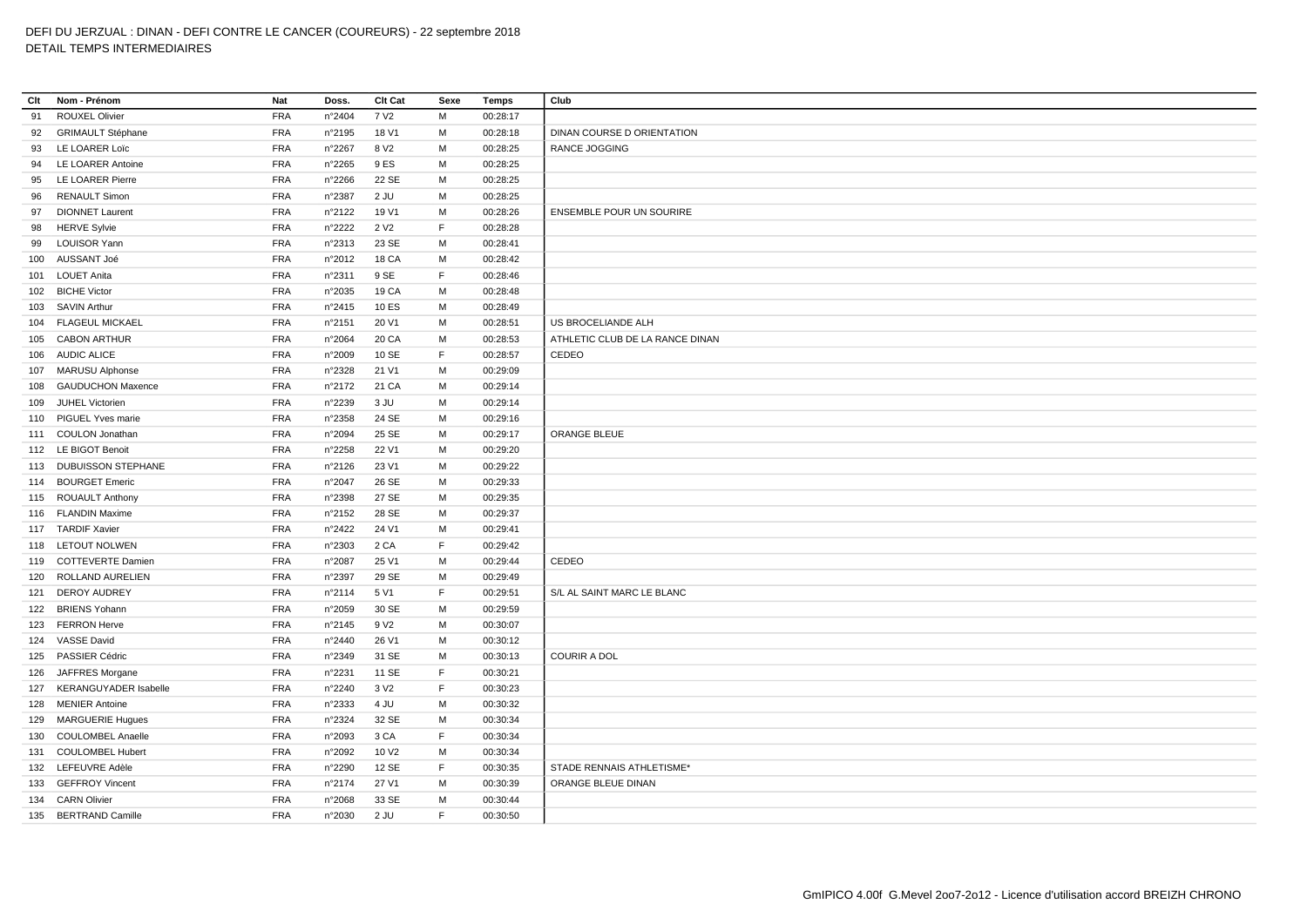| Clt | Nom - Prénom                      | Nat        | Doss.  | Clt Cat           | Sexe        | Temps    | Club                               |
|-----|-----------------------------------|------------|--------|-------------------|-------------|----------|------------------------------------|
| 136 | <b>DESVAGERS Mickael</b>          | <b>FRA</b> | n°2120 | 28 V1             | M           | 00:31:08 |                                    |
| 137 | PEDRON Thomas                     | <b>FRA</b> | n°2350 | 34 SE             | M           | 00:31:08 |                                    |
| 138 | EL-ANBRI Mickael                  | FRA        | n°2138 | 35 SE             | M           | 00:31:08 |                                    |
|     | 139 LE GARGASSON Ronan            | <b>FRA</b> | n°2264 | 36 SE             | М           | 00:31:08 |                                    |
|     | 140 PERQUIS Sylvain               | <b>FRA</b> | n°2352 | 37 SE             | M           | 00:31:10 | ST. EVRANNAIS                      |
|     | 141 FICHANT Loic                  | <b>FRA</b> | n°2147 | 29 V1             | M           | 00:31:15 | TEAM BREIZH LINE                   |
|     | 142 MONNIER Sandrine              | <b>FRA</b> | n°2336 | 6 V1              | $\mathsf F$ | 00:31:25 |                                    |
|     | 143 RUE Catherine                 | <b>FRA</b> | n°2409 | 7 V1              | F           | 00:31:25 | <b>GEVEZE C EST LE PIED</b>        |
|     | 144 LECRECQ Loïc                  | <b>FRA</b> | n°2288 | 11 V <sub>2</sub> | M           | 00:31:27 |                                    |
|     | 145 GALBOIS AURELIE               | <b>FRA</b> | n°2167 | 13 SE             | F           | 00:31:29 | EA PAYS DE BROCELIANDE             |
|     | 146 BAHLOUL Kamel                 | <b>FRA</b> | n°2015 | 38 SE             | M           | 00:31:39 |                                    |
|     | 147 GUERLESQUIN Mickael           | <b>FRA</b> | n°2196 | 30 V1             | M           | 00:31:39 | JOGGING PLUMAUDAN                  |
|     | 148 BEDEL Patrick                 | <b>FRA</b> | n°2021 | 31 V1             | М           | 00:31:41 |                                    |
| 149 | <b>BOMPAIS Melanie</b>            | <b>FRA</b> | n°2449 | 14 SE             | F           | 00:31:42 |                                    |
| 150 | <b>TRISTANT Florian</b>           | <b>FRA</b> | n°2431 | 39 SE             | M           | 00:31:42 |                                    |
|     | 151 JOUAN Gwendal                 | <b>FRA</b> | n°2235 | 5 JU              | M           | 00:31:43 | <b>IDEX ENVIRONNEMENT BRETAGNE</b> |
|     | 152 BENETEAU Sandrine             | <b>FRA</b> | n°2022 | 8 V1              | F.          | 00:31:44 |                                    |
| 153 | <b>SARRAZIN Emilie</b>            | <b>FRA</b> | n°2411 | 15 SE             | F           | 00:31:44 |                                    |
| 154 | JANSSEN Loïc                      | <b>FRA</b> | n°2233 | 40 SE             | M           | 00:31:45 |                                    |
|     | 155 NOURY Cecile Rachel Madelaine | <b>FRA</b> | n°2342 | 9 V1              | F           | 00:31:45 |                                    |
| 156 | <b>TERRIEN ALIZEE</b>             | <b>FRA</b> | n°2423 | 16 SE             | F           | 00:31:48 |                                    |
|     | 157 LE PENNEC Jean-pierre         | <b>FRA</b> | n°2272 | 12 V <sub>2</sub> | M           | 00:31:52 | JEAN PIERRE LE PENNEC              |
|     | 158 RUCAY Elise                   | <b>FRA</b> | n°2408 | 3 JU              | F.          | 00:32:13 |                                    |
|     | 159 BRIENS Daniel                 | <b>FRA</b> | n°2058 | 2 V3              | M           | 00:32:14 |                                    |
|     | 160 BOVIER DANY                   | <b>FRA</b> | n°2052 | 13 V <sub>2</sub> | М           | 00:32:16 | CIMA PAYS D AURAY                  |
|     | 161 LIZION VIRGINIE               | <b>FRA</b> | n°2308 | 10 V1             | F.          | 00:32:20 | <b>ASSOCIATION SINOO</b>           |
|     | 162 RICHARD Tony                  | <b>FRA</b> | n°2388 | 32 V1             | М           | 00:32:21 |                                    |
|     | 163 CALLE Véronique               | <b>FRA</b> | n°2066 | 11 V1             | F.          | 00:32:22 | <b>COURIR A TINTENIAC</b>          |
|     | 164 PORCHER Emeric                | FRA        | n°2363 | 33 V1             | M           | 00:32:22 | <b>DINAN AGGLOMERATION</b>         |
| 165 | <b>BOUVIER Jean-marc</b>          | <b>FRA</b> | n°2050 | 41 SE             | М           | 00:32:23 |                                    |
| 166 | <b>SERELLE Mickael</b>            | <b>FRA</b> | n°2418 | 42 SE             | M           | 00:32:25 |                                    |
| 167 | <b>COTUREL Mathieu</b>            | <b>FRA</b> | n°2088 | 34 V1             | M           | 00:32:26 |                                    |
|     | 168 COCHET Mathieux               | <b>FRA</b> | n°2081 | 35 V1             | M           | 00:32:28 |                                    |
|     | 169 RIGAL NICOLAS                 | <b>FRA</b> | n°2389 | 43 SE             | М           | 00:32:37 |                                    |
|     | 170 GALLON Sandrine               | <b>FRA</b> | n°2170 | 12 V1             | F           | 00:32:37 |                                    |
|     | 171 LEVAVASSEUR Sophie            | <b>FRA</b> | n°2307 | 13 V1             | F           | 00:32:37 |                                    |
|     | 172 ALLANOU JULIE                 | <b>FRA</b> | n°2005 | 14 V1             | $\mathsf F$ | 00:32:41 |                                    |
|     | 173 TOUDIC Jérome                 | <b>FRA</b> | n°2427 | 44 SE             | M           | 00:32:41 |                                    |
|     | 174 BOURMAULT Alexandre           | <b>FRA</b> | n°2048 | 45 SE             | M           | 00:32:45 |                                    |
|     | 175 BRAULT Isabelle               | <b>FRA</b> | n°2054 | 4 V <sub>2</sub>  | $\mathsf F$ | 00:32:47 |                                    |
|     | 176 LABBE BENOIT                  | <b>FRA</b> | n°2244 | 46 SE             | M           | 00:32:48 |                                    |
|     | 177 HOMO MARYLINE                 | <b>FRA</b> | n°2224 | 17 SE             | $\mathsf F$ | 00:32:51 | <b>GEVEZE C EST LE PIED</b>        |
|     | 178 CHARUEL Annie                 | <b>FRA</b> | n°2070 | 5 V <sub>2</sub>  | F.          | 00:32:54 | <b>COURIR A DOL</b>                |
|     | 179 BERTRAND STEPHANE             | <b>FRA</b> | n°2029 | 36 V1             | M           | 00:32:56 | RANCE JOGGING                      |
| 180 | <b>BERTRAND Adele</b>             | <b>FRA</b> | n°2028 | 4 CA              | F.          | 00:32:56 |                                    |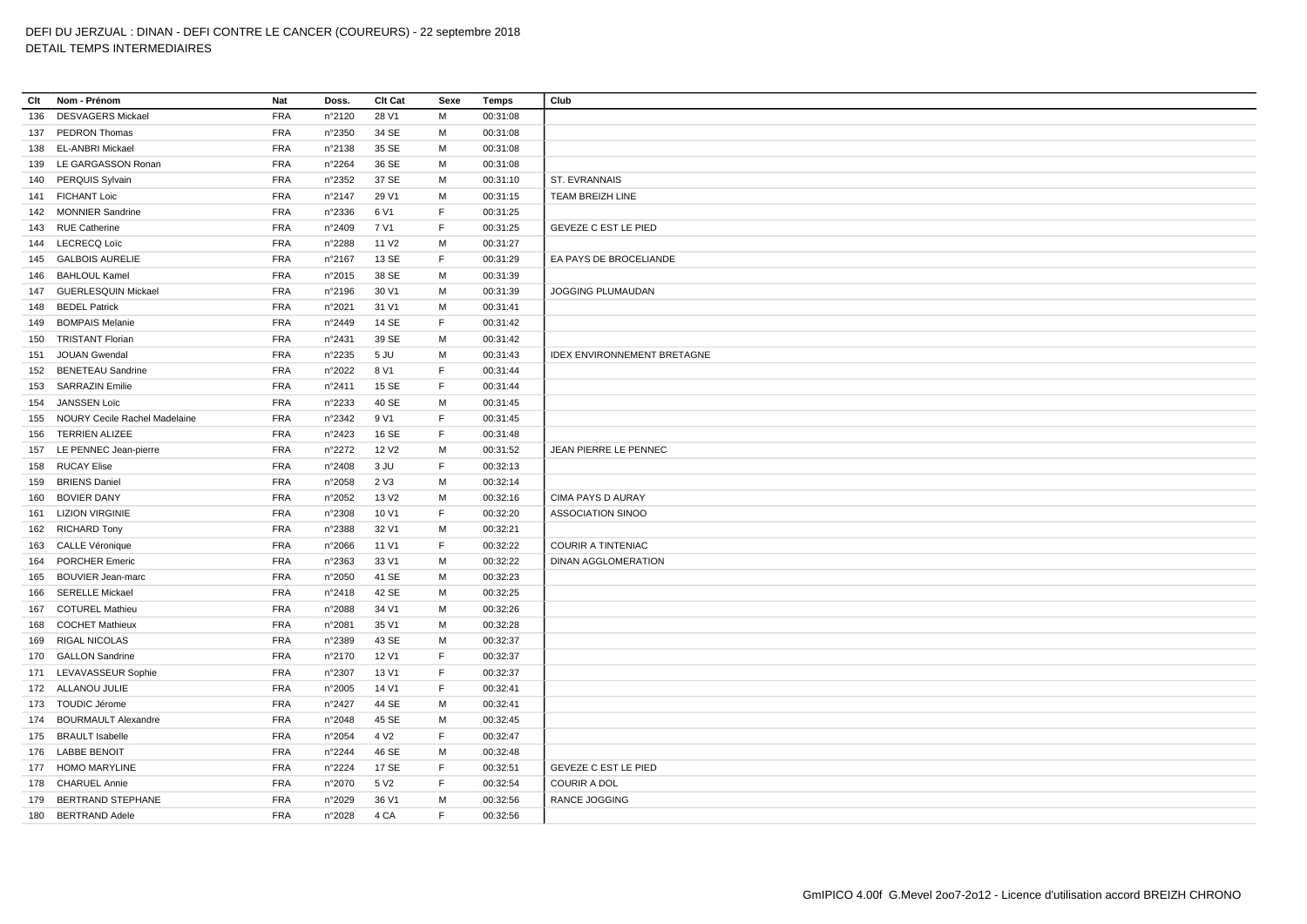| Clt | Nom - Prénom              | Nat        | Doss.  | Clt Cat           | Sexe        | Temps    | Club                               |
|-----|---------------------------|------------|--------|-------------------|-------------|----------|------------------------------------|
| 181 | <b>TOURI Elisabeth</b>    | <b>FRA</b> | n°2428 | 15 V1             | F           | 00:32:58 |                                    |
|     | 182 AUBIN Jean            | <b>FRA</b> | n°2007 | 14 V <sub>2</sub> | M           | 00:33:00 |                                    |
|     | 183 AUMONT Frederic       | <b>FRA</b> | n°2011 | 37 V1             | M           | 00:33:01 |                                    |
|     | 184 OGER Pierre-Antoine   | <b>FRA</b> | n°2343 | 47 SE             | M           | 00:33:02 |                                    |
|     | 185 EZANIC Magali         | <b>FRA</b> | n°2142 | 16 V1             | F           | 00:33:06 |                                    |
| 186 | GABILLARD Sébastien       | <b>FRA</b> | n°2162 | 38 V1             | M           | 00:33:11 |                                    |
| 187 | <b>GUICHARD Alban</b>     | <b>FRA</b> | n°2200 | 39 V1             | M           | 00:33:11 |                                    |
|     | 188 ROUAULT Hervé         | <b>FRA</b> | n°2399 | 40 V1             | M           | 00:33:17 |                                    |
| 189 | <b>GLARDON Marie</b>      | <b>FRA</b> | n°2185 | 18 SE             | $\mathsf F$ | 00:33:18 |                                    |
| 190 | <b>BOUDAUD Fabrice</b>    | <b>FRA</b> | n°2042 | 41 V1             | M           | 00:33:21 |                                    |
| 191 | <b>BRUNEL Frédérique</b>  | <b>FRA</b> | n°2061 | 17 V1             | $\mathsf F$ | 00:33:22 |                                    |
|     | 192 MARTIN Mathieu        | <b>FRA</b> | n°2327 | 48 SE             | M           | 00:33:22 | NAVAL GROUP TEAM                   |
|     | 193 COUDRON MYRIAM        | <b>FRA</b> | n°2091 | 18 V1             | $\mathsf F$ | 00:33:27 | S/L AC HAUTE VILAINE               |
| 194 | <b>LEFEUVRE</b> Fiona     | <b>FRA</b> | n°2289 | 19 SE             | F           | 00:33:27 |                                    |
|     | 195 FLOCH Laura           | <b>FRA</b> | n°2155 | 20 SE             | F           | 00:33:28 |                                    |
|     | 196 BARRE Angélique       | <b>FRA</b> | n°2017 | 21 SE             | F           | 00:33:29 |                                    |
|     | 197 HURSON Veronique      | <b>FRA</b> | n°2229 | 1 V3              | E           | 00:33:29 |                                    |
| 198 | <b>REGUER Helene</b>      | <b>FRA</b> | n°2381 | 22 SE             | F           | 00:33:30 |                                    |
| 199 | <b>REGUER Camille</b>     | <b>FRA</b> | n°2382 | 23 SE             | E           | 00:33:30 |                                    |
| 200 | <b>GALLEE Béatrice</b>    | <b>FRA</b> | n°2168 | 19 V1             | F           | 00:33:33 |                                    |
| 201 | <b>DAUDIBON Christine</b> | <b>FRA</b> | n°2100 | 6 V <sub>2</sub>  | F           | 00:33:37 | <b>COURIR A DOL</b>                |
|     | 202 COUVERT ERIC          | <b>FRA</b> | n°2097 | 15 V <sub>2</sub> | M           | 00:33:38 | TEAM BREIZ LINE                    |
|     | 203 BEZARD Alain          | <b>FRA</b> | n°2034 | 3 <sup>V</sup> 3  | M           | 00:33:52 | <b>AC AVRANCHES</b>                |
|     | 204 MAHEO STEPHANE        | <b>FRA</b> | n°2320 | 16 V <sub>2</sub> | M           | 00:33:52 | CEDEO                              |
| 205 | <b>BRINDEJONC Vanessa</b> | <b>FRA</b> | n°2060 | 24 SE             | F           | 00:33:53 |                                    |
| 206 | <b>BERREE JACQUELINE</b>  | <b>FRA</b> | n°2026 | 7 V <sub>2</sub>  | F           | 00:33:55 | <b>COURIR POUR BERTILLE</b>        |
| 207 | <b>MOUSSON Franck</b>     | <b>FRA</b> | n°2338 | 42 V1             | M           | 00:33:55 | <b>COURIR POUR BERTILLE</b>        |
|     | 208 LEBLAIS Ludovic       | <b>FRA</b> | n°2280 | 43 V1             | M           | 00:34:04 | <b>IDEX ENVIRONNEMENT BRETAGNE</b> |
| 209 | <b>HENRY Elodie</b>       | <b>FRA</b> | n°2216 | 25 SE             | $\mathsf F$ | 00:34:06 |                                    |
|     | 210 LEBLANC Alice         | <b>FRA</b> | n°2281 | 4 JU              | F           | 00:34:10 |                                    |
|     | 211 PAGEAU Mickael        | <b>FRA</b> | n°2348 | 49 SE             | M           | 00:34:11 |                                    |
|     | 212 GOUDARD MAGALI        | <b>FRA</b> | n°2188 | 20 V1             | F           | 00:34:12 |                                    |
|     | 213 HELLIO Clarisse       | <b>FRA</b> | n°2213 | 26 SE             | E           | 00:34:17 |                                    |
|     | 214 ABRAHAM Yves          | <b>FRA</b> | n°2003 | 44 V1             | M           | 00:34:17 | <b>IDEX ENVIRONNEMENT BRETAGNE</b> |
|     | 215 BAUCHE Benoit         | <b>FRA</b> | n°2019 | 50 SE             | M           | 00:34:18 |                                    |
|     | 216 BAUCHE Anaelle        | <b>FRA</b> | n°2020 | 27 SE             | F           | 00:34:18 |                                    |
|     | 217 TRUBLET Milan         | <b>FRA</b> | n°2436 | 22 CA             | M           | 00:34:21 |                                    |
|     | 218 TRUBLET Jérôme        | <b>FRA</b> | n°2435 | 45 V1             | M           | 00:34:22 | MOISSY CRAMAYEL ATHLETISME         |
|     | 219 HERISSON Perrine      | <b>FRA</b> | n°2219 | 5 CA              | F           | 00:34:31 |                                    |
| 220 | PERCEVAULT Claire         | <b>FRA</b> | n°2351 | 2 V3              | F           | 00:34:37 |                                    |
|     | 221 PERRIN Florence       | <b>FRA</b> | n°2353 | 28 SE             | E           | 00:34:39 |                                    |
|     | 222 MARCHIX Maëva         | <b>FRA</b> | n°2323 | 29 SE             | E           | 00:34:39 |                                    |
|     | 223 EMON Solenn           | <b>FRA</b> | n°2140 | 21 V1             | E           | 00:34:41 |                                    |
|     | 224 KERLEAU Erwan         | <b>FRA</b> | n°2241 | 46 V1             | M           | 00:34:41 |                                    |
|     | 225 QUINQUENEL Jean Marc  | <b>FRA</b> | n°2372 | 47 V1             | M           | 00:34:42 |                                    |
|     |                           |            |        |                   |             |          |                                    |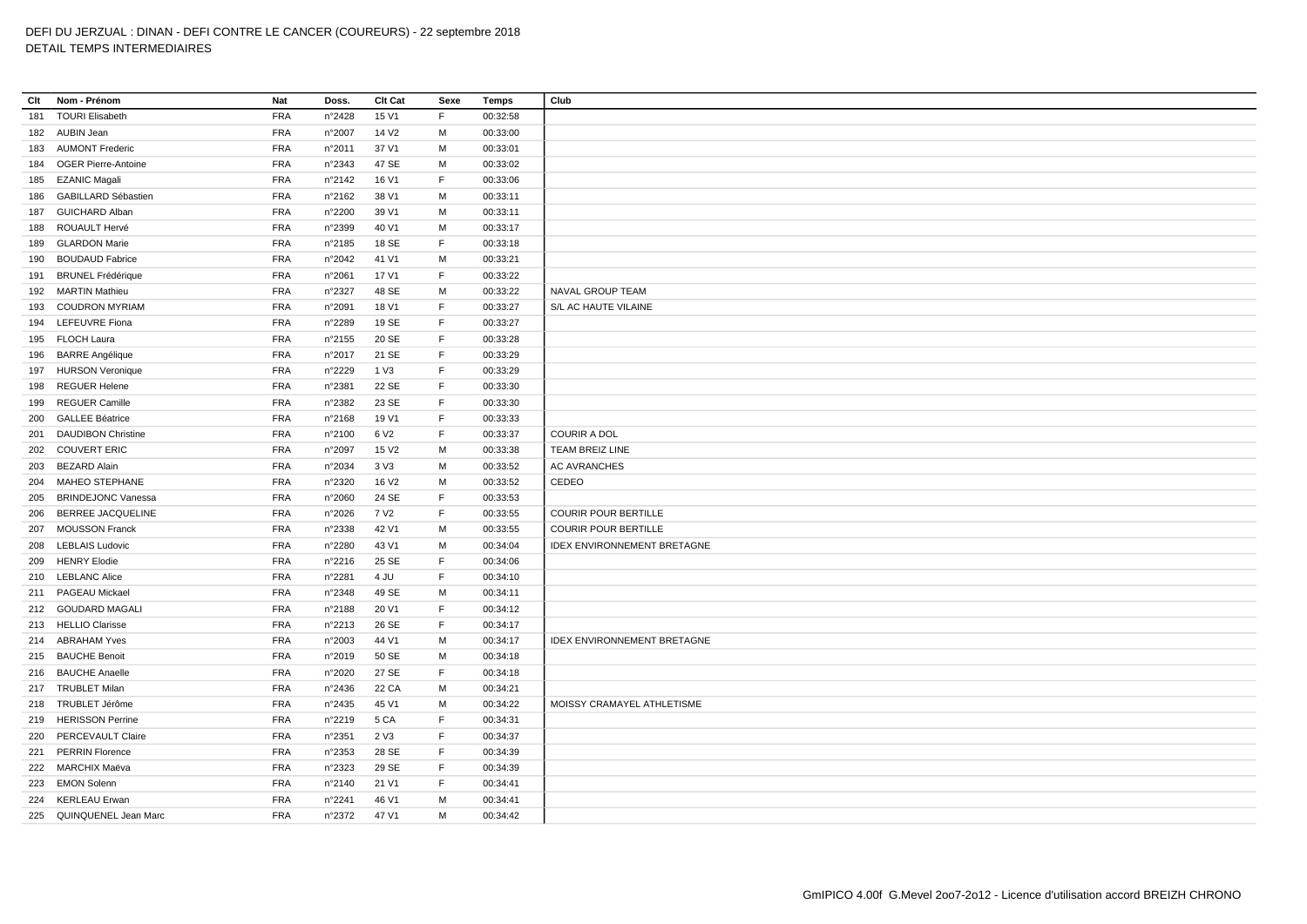| Clt | Nom - Prénom                | Nat        | Doss.  | Clt Cat           | Sexe        | Temps    | Club                            |
|-----|-----------------------------|------------|--------|-------------------|-------------|----------|---------------------------------|
| 226 | POILLONG GUYLENE            | <b>FRA</b> | n°2359 | 22 V1             | F           | 00:34:42 | SAINT MALO SPORTS LOISIRS       |
| 227 | QUENOUILLERE STEPHANIE      | <b>FRA</b> | n°2371 | 30 SE             | F           | 00:34:43 |                                 |
| 228 | <b>BARBOT MAGALIE</b>       | <b>FRA</b> | n°2016 | 31 SE             | F           | 00:34:43 | JOGGEURS DU VAL DE SEE          |
| 229 | <b>FRUSTEC CHRISTIAN</b>    | FRA        | n°2161 | 4 V3              | M           | 00:34:44 | RANCE JOGGING                   |
|     |                             | <b>FRA</b> |        |                   | M           |          |                                 |
|     | 230 LEROUX Guillaume        |            | n°2301 | 48 V1             | F           | 00:34:48 |                                 |
|     | 231 POULARD HELENE          | <b>FRA</b> | n°2367 | 32 SE             | F           | 00:34:48 | COURIR A BEAUREGARD             |
| 232 | GALEYRAND BEAUMOND Sophie   | <b>FRA</b> | n°2169 | 23 V1             |             | 00:34:53 |                                 |
|     | 233 EVANNO CHRISTIAN        | <b>FRA</b> | n°2141 | 49 V1             | м           | 00:34:53 |                                 |
| 234 | <b>CHOLET Odile</b>         | <b>FRA</b> | n°2076 | 3 V3              | F           | 00:35:05 |                                 |
|     | 235 LAVERGNE Blandine       | <b>FRA</b> | n°2255 | 33 SE             | F           | 00:35:08 |                                 |
| 236 | <b>BESRET Vincent</b>       | <b>FRA</b> | n°2033 | 50 V1             | M           | 00:35:11 |                                 |
| 237 | <b>GIRARD ISABELLE</b>      | <b>FRA</b> | n°2183 | 24 V1             | F           | 00:35:13 |                                 |
| 238 | DE VARGAS Manon             | <b>FRA</b> | n°2104 | 3 ES              | $\mathsf F$ | 00:35:15 |                                 |
| 239 | MAHE Gerald                 | <b>FRA</b> | n°2318 | 51 SE             | M           | 00:35:16 |                                 |
|     | 240 POILVE JEROME           | <b>FRA</b> | n°2360 | 51 V1             | M           | 00:35:16 | ATHLETIC CLUB DE LA RANCE DINAN |
|     | 241 FLAUX Annaig            | <b>FRA</b> | n°2153 | 34 SE             | F           | 00:35:17 |                                 |
|     | 242 DELAPORTE ANNE          | <b>FRA</b> | n°2108 | 35 SE             | $\mathsf F$ | 00:35:17 |                                 |
|     | 243 DUFOUR Violaine         | <b>FRA</b> | n°2129 | 25 V1             | F           | 00:35:20 |                                 |
|     | 244 ORINEL Jean michel      | <b>FRA</b> | n°2347 | 17 V <sub>2</sub> | M           | 00:35:23 |                                 |
| 245 | <b>VETU ANGELIQUE</b>       | <b>FRA</b> | n°2441 | 26 V1             | F           | 00:35:24 |                                 |
|     | 246 BRAULT Jean-marie       | <b>FRA</b> | n°2055 | 18 V <sub>2</sub> | м           | 00:35:27 |                                 |
|     | 247 GUGUEN Sophie           | <b>FRA</b> | n°2198 | 27 V1             | F           | 00:35:27 |                                 |
|     | 248 SANCHEZ Stéphanie       | <b>FRA</b> | n°2410 | 28 V1             | F           | 00:35:27 |                                 |
| 249 | <b>MALHERBE Florence</b>    | <b>FRA</b> | n°2322 | 36 SE             | $\mathsf F$ | 00:35:29 |                                 |
| 250 | SOUPLET Chloé               | FRA        | n°2421 | 6 CA              | E           | 00:35:29 |                                 |
|     | 251 LUCAS ANAIS             | <b>FRA</b> | n°2315 | 5 JU              | $\mathsf F$ | 00:35:30 |                                 |
|     | 252 BOCQUIER Maryse         | <b>FRA</b> | n°2038 | 37 SE             | F           | 00:35:30 |                                 |
| 253 | QUINQUENEL MARIE CLAIRE     | <b>FRA</b> | n°2373 | 29 V1             | F           | 00:35:30 |                                 |
| 254 | <b>DESCHAMPS Hélène</b>     | FRA        | n°2118 | 38 SE             | F           | 00:35:31 | <b>TEAM BREIZ LINE</b>          |
| 255 | <b>BOURGAULT Christophe</b> | <b>FRA</b> | n°2046 | 19 V <sub>2</sub> | м           | 00:35:33 |                                 |
| 256 | REGNAULD Rémi               | <b>FRA</b> | n°2380 | 5 V3              | M           | 00:35:34 |                                 |
| 257 | <b>ROYER Caroline</b>       | <b>FRA</b> | n°2405 | 39 SE             | F           | 00:35:36 | ST MALO SPORTS LOISIRS          |
| 258 | <b>GAIDIER Romain</b>       | <b>FRA</b> | n°2166 | 52 SE             | M           | 00:35:40 |                                 |
| 259 | <b>LECAPITAINE ISABELLE</b> | <b>FRA</b> | n°2285 | 30 V1             | F           | 00:35:40 |                                 |
| 260 | <b>GAIDIER Mélanie</b>      | <b>FRA</b> | n°2164 | 40 SE             | F           | 00:35:40 |                                 |
|     | 261 GAIDIER David           | <b>FRA</b> | n°2163 | 53 SE             | M           | 00:35:41 |                                 |
| 262 | <b>LE BRAS Delphine</b>     | <b>FRA</b> | n°2259 | 31 V1             | F           | 00:35:43 |                                 |
| 263 | <b>LEGRAND Yves</b>         | FRA        | n°2295 | 20 V <sub>2</sub> | M           | 00:35:43 |                                 |
|     | <b>GAIDIER Gérard</b>       | <b>FRA</b> |        | 6 V3              | M           |          |                                 |
| 264 | 265 PERSON Olivier          | <b>FRA</b> | n°2165 | 52 V1             | м           | 00:35:45 |                                 |
|     |                             |            | n°2355 |                   |             | 00:35:46 |                                 |
| 266 | <b>MAUGARS Nathalie</b>     | <b>FRA</b> | n°2329 | 41 SE             | F           | 00:35:49 |                                 |
| 267 | LE POULIQUEN Anne           | <b>FRA</b> | n°2273 | 42 SE             | F           | 00:35:49 |                                 |
| 268 | <b>ROUSSIN Emilie</b>       | <b>FRA</b> | n°2402 | 43 SE             | F           | 00:35:50 |                                 |
| 269 | <b>TRESSEL Johanna</b>      | <b>FRA</b> | n°2430 | 44 SE             | F           | 00:35:53 |                                 |
|     | 270 HALLET Christian        | <b>FRA</b> | n°2209 | 21 V <sub>2</sub> | M           | 00:35:55 |                                 |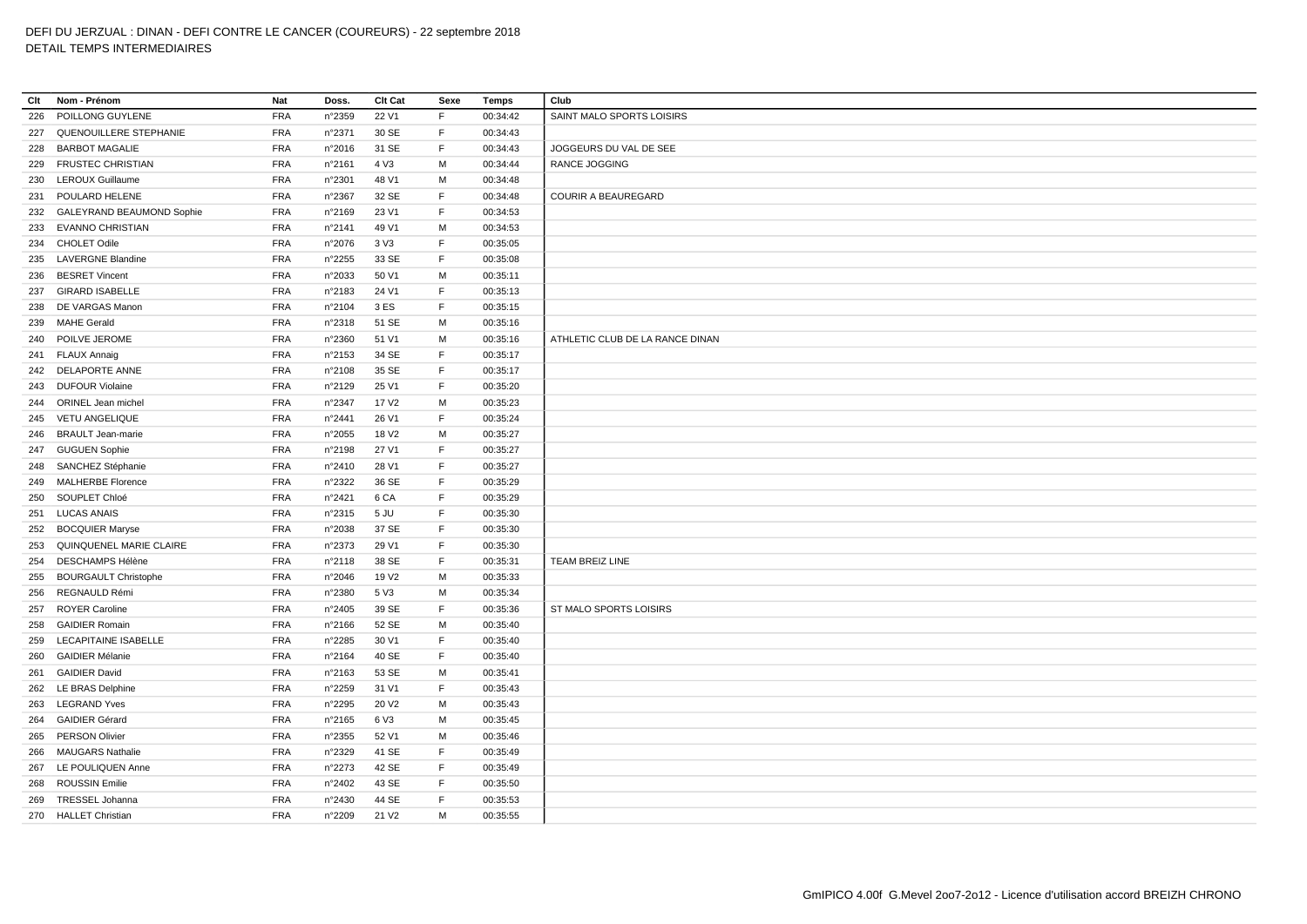| Clt | Nom - Prénom              | Nat        | Doss.            | Clt Cat           | Sexe        | <b>Temps</b>         | Club                        |
|-----|---------------------------|------------|------------------|-------------------|-------------|----------------------|-----------------------------|
| 271 | <b>BESNARD Lise-Marie</b> | <b>FRA</b> | n°2032           | 32 V1             | F           | 00:35:58             |                             |
|     | 272 DEBONNE Corinne       | <b>FRA</b> | n°2105           | 8 V <sub>2</sub>  | F.          | 00:35:59             |                             |
|     | 273 DEBONNE Pascal        | <b>FRA</b> | n°2106           | 7 V3              | м           | 00:35:59             |                             |
|     | 274 CLOLUS Cecile         | <b>FRA</b> | n°2078           | 45 SE             | F           | 00:36:03             |                             |
|     | 275 CORRAO .stephane      | <b>FRA</b> | n°2085           | 53 V1             | M           | 00:36:07             |                             |
|     | 276 HERISSON Magali       | <b>FRA</b> | n°2220           | 33 V1             | $\mathsf F$ | 00:36:12             |                             |
|     | 277 BOURSINHAC Guillaume  | <b>FRA</b> | n°2049           | 54 SE             | M           | 00:36:14             |                             |
| 278 | POREE Nathalie            | <b>FRA</b> | n°2364           | 9 V <sub>2</sub>  | F           | 00:36:15             |                             |
| 279 | <b>LEMENNE Chloé</b>      | <b>FRA</b> | n°2298           | 4ES               | F           | 00:36:17             |                             |
| 280 | LE CARPENTIER Carol       | GGY        | n°2262           | 10 V <sub>2</sub> | F.          | 00:36:20             | GY68TX                      |
|     | 281 LE ROIC Marie         | <b>FRA</b> | n°2276           | 46 SE             | F           | 00:36:25             |                             |
| 282 | <b>ROCHER Denis</b>       | <b>FRA</b> | n°2396           | 22 V <sub>2</sub> | M           | 00:36:27             |                             |
|     | 283 KOULAS Avyi           | <b>FRA</b> | n°2242           | 47 SE             | F           | 00:36:29             |                             |
| 284 | <b>CLAIR Jeremy</b>       | <b>FRA</b> | n°2077           | 55 SE             | M           | 00:36:30             |                             |
|     | 285 LECHENAULT Etienne    | <b>FRA</b> | n°2287           | 23 V <sub>2</sub> | M           | 00:36:32             |                             |
| 286 | <b>LE NEEL Enora</b>      | <b>FRA</b> | n°2271           | 7 CA              | F           | 00:36:35             |                             |
| 287 | LEVAVASSEUR LORIE         | <b>FRA</b> | n°2305           | 8 CA              | E           | 00:36:35             |                             |
| 288 | <b>LEMERCIER Magali</b>   | <b>FRA</b> | n°2299           | 48 SE             | F           | 00:36:36             |                             |
| 289 | <b>ADAM Beatrice</b>      | <b>FRA</b> | n°2004           | 34 V1             | F           | 00:36:43             |                             |
| 290 | ROBERT Héloïse            | <b>FRA</b> | n°2392           | 49 SE             | F           | 00:36:43             |                             |
| 291 | <b>GUIHUR Melanie</b>     | <b>FRA</b> | n°2201           | 50 SE             | F           | 00:36:52             |                             |
|     | 292 THOMAS Hugo           | <b>FRA</b> | n°2426           | 56 SE             | M           | 00:36:54             |                             |
| 293 | <b>BOUCHET LEA</b>        | <b>FRA</b> | n°2041           | 6 JU              | F           | 00:36:54             |                             |
|     | 294 CHERBONNEL Chrystele  | <b>FRA</b> | n°2072           | 35 V1             | $\mathsf F$ | 00:37:02             | <b>TEAM BREIZ LINE</b>      |
| 295 | LE MOINE Oceane           | <b>FRA</b> | n°2269           | 9 CA              | F           | 00:37:11             |                             |
|     | 296 LE DEZ NATHALIE       | <b>FRA</b> |                  |                   | F.          |                      |                             |
|     | <b>COCHET Urielle</b>     | <b>FRA</b> | n°2263<br>n°2082 | 36 V1<br>51 SE    | $\mathsf F$ | 00:37:11<br>00:37:15 |                             |
| 297 |                           |            |                  |                   | F           |                      |                             |
| 298 | MAILLARD MARIE EMMANUELLE | <b>FRA</b> | n°2321           | 11 V <sub>2</sub> |             | 00:37:15             | JOGGEURS DU VAL DE SEE      |
| 299 | LE SIGNOR Corinne         | <b>FRA</b> | n°2279           | 37 V1             | $\mathsf F$ | 00:37:19             | RANCE JOGGING               |
| 300 | <b>RIOU STEVE</b>         | <b>FRA</b> | n°2391           | 54 V1             | М           | 00:37:22             | <b>RANCE JOGGING</b>        |
| 301 | <b>DUBUS Thomas</b>       | <b>FRA</b> | n°2127           | 57 SE             | M           | 00:37:22             | IDEX ENVIRONNEMENT BRETAGNE |
|     | 302 RIOU Christel         | <b>FRA</b> | n°2390           | 52 SE             | F           | 00:37:22             |                             |
| 303 | <b>RUCAY Vincent</b>      | <b>FRA</b> | n°2406           | 55 V1             | M           | 00:37:23             |                             |
| 304 | <b>DEMARAIS Séverine</b>  | <b>FRA</b> | n°2111           | 38 V1             | F           | 00:37:24             |                             |
| 305 | RUCAY .Géraldine          | <b>FRA</b> | n°2407           | 39 V1             | $\mathsf F$ | 00:37:25             |                             |
|     | 306 FLAUX Enora           | <b>FRA</b> | n°2154           | 7 JU              | F           | 00:37:34             |                             |
|     | 307 ROCHARD Christophe    | <b>FRA</b> | n°2395           | 56 V1             | M           | 00:37:40             | CEPS DINAN ARMOR TRIATHLON  |
| 308 | <b>ROCHARD Enora</b>      | <b>FRA</b> | n°2394           | 8 JU              | F           | 00:37:40             |                             |
| 309 | <b>DIBONNET Patricia</b>  | <b>FRA</b> | n°2121           | 40 V1             | F           | 00:37:48             |                             |
| 310 | <b>FRUSTEC BLANDINE</b>   | <b>FRA</b> | n°2160           | 12 V <sub>2</sub> | F           | 00:37:49             | RANCE JOGGING               |
|     | 311 LE RENARD Laetitia    | <b>FRA</b> | n°2275           | 41 V1             | F           | 00:37:53             |                             |
|     | 312 GLIN Jeremy           | <b>FRA</b> | n°2186           | 58 SE             | M           | 00:37:55             |                             |
|     | 313 LEPLANOIS NATHALIE    | <b>FRA</b> | n°2300           | 42 V1             | F           | 00:37:56             | JOGGEURS DU VAL DE SEE      |
|     | 314 LAPLANCHE Hélène      | <b>FRA</b> | n°2252           | 43 V1             | F           | 00:37:59             |                             |
|     | 315 RENEC Mona            | <b>FRA</b> | n°2445           | 10 CA             | E           | 00:38:03             |                             |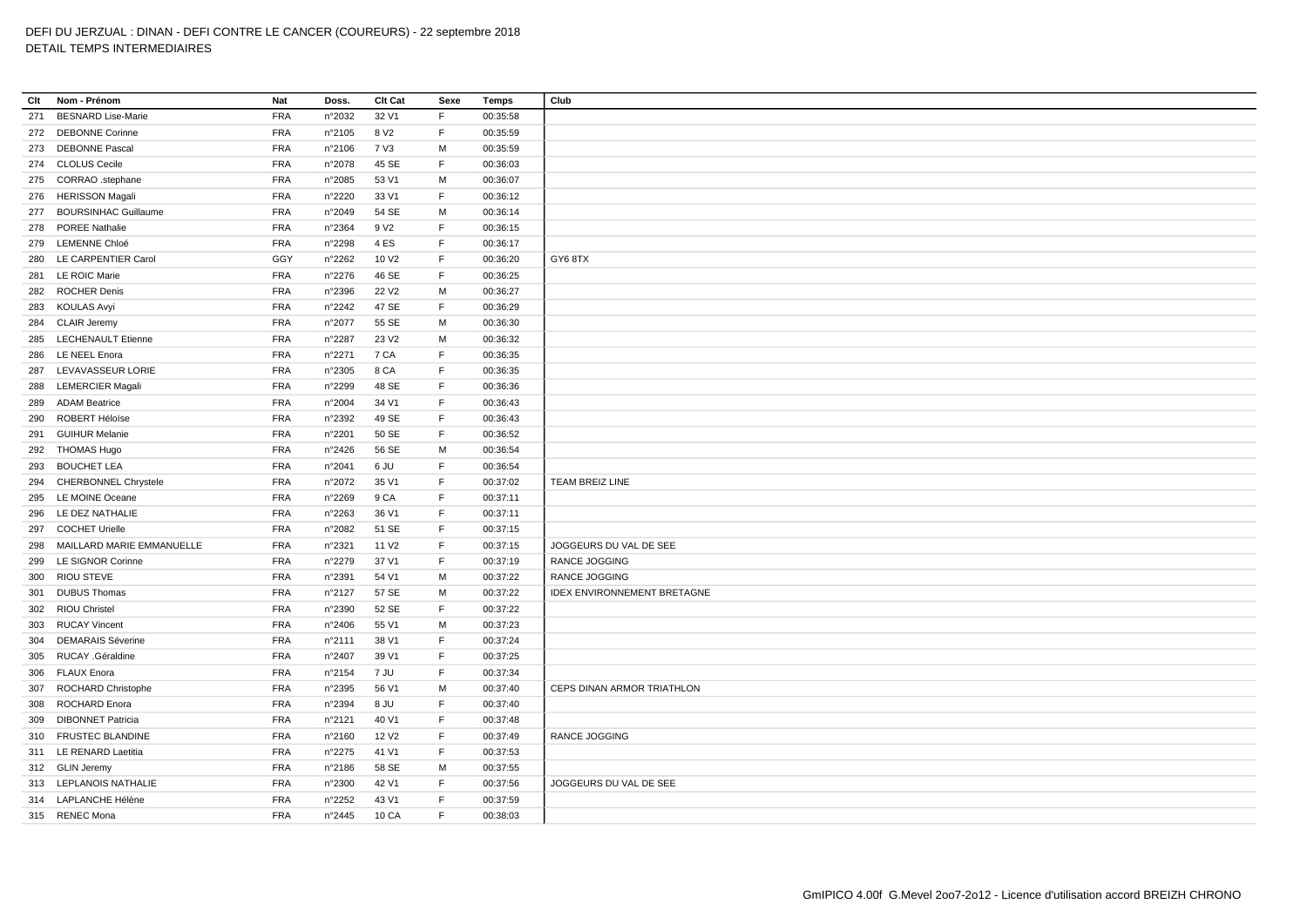| Clt | Nom - Prénom                 | Nat        | Doss.  | Clt Cat           | Sexe        | Temps    | Club                        |
|-----|------------------------------|------------|--------|-------------------|-------------|----------|-----------------------------|
| 316 | <b>HERISSON Clara</b>        | <b>FRA</b> | n°2218 | 9 JU              | F           | 00:38:04 |                             |
|     | 317 DESSENS Anne-Sophie      | <b>FRA</b> | n°2119 | 53 SE             | F           | 00:38:08 |                             |
| 318 | <b>REHEL Magalie</b>         | <b>FRA</b> | n°2385 | 44 V1             | F.          | 00:38:14 |                             |
|     | 319 CAUWEL Pascale           | <b>FRA</b> | n°2069 | 45 V1             | F           | 00:38:19 |                             |
| 320 | <b>DELEPINE BEATRICE</b>     | <b>FRA</b> | n°2109 | 46 V1             | F           | 00:38:21 |                             |
| 321 | <b>TROUWAERT Valérie</b>     | <b>FRA</b> | n°2434 | 54 SE             | $\mathsf F$ | 00:38:22 |                             |
|     | 322 ABILY Emmanuelle         | <b>FRA</b> | n°2001 | 10 JU             | F           | 00:38:23 |                             |
| 323 | LE BERRE SANDRINE            | <b>FRA</b> | n°2257 | 47 V1             | F           | 00:38:23 |                             |
| 324 | <b>DURET Svetlana</b>        | <b>FRA</b> | n°2134 | 5 ES              | $\mathsf F$ | 00:38:30 |                             |
|     | 325 HUON FABIENNE            | <b>FRA</b> | n°2228 | 4 V3              | F           | 00:38:31 |                             |
| 326 | <b>LE NEEL Nathalie</b>      | <b>FRA</b> | n°2270 | 48 V1             | F           | 00:38:32 |                             |
|     | 327 AUDREN David             | <b>FRA</b> | n°2010 | 57 V1             | M           | 00:38:35 |                             |
| 328 | <b>LEBRETON Karine</b>       | <b>FRA</b> | n°2283 | 49 V1             | F           | 00:38:35 |                             |
| 329 | <b>FONTAINE Francois</b>     | <b>FRA</b> | n°2156 | 24 V <sub>2</sub> | M           | 00:38:35 |                             |
| 330 | <b>LEMARCHAND Gwenaelle</b>  | <b>FRA</b> | n°2297 | 50 V1             | F           | 00:38:37 |                             |
| 331 | <b>DERVILY SONIA</b>         | <b>FRA</b> | n°2116 | 51 V1             | F           | 00:38:42 |                             |
|     | 332 RENARD Elodie            | <b>FRA</b> | n°2386 | 55 SE             | F           | 00:38:42 |                             |
|     | 333 DJOUMI Mehdi             | <b>FRA</b> | n°2123 | 59 SE             | М           | 00:38:46 |                             |
| 334 | ROUVRAIS Claude              | <b>FRA</b> | n°1396 | 8 V3              | M           | 00:38:50 | <b>SPORT LOISIR CORSEUL</b> |
| 335 | <b>LOINSARD Geraldine</b>    | <b>FRA</b> | n°2309 | 56 SE             | F.          | 00:38:50 |                             |
| 336 | <b>LABBE Justine</b>         | <b>FRA</b> | n°2243 | 6ES               | F           | 00:38:51 | <b>DBS</b>                  |
|     | <b>LAFORGE Isabelle</b>      | <b>FRA</b> |        | 57 SE             | F.          |          |                             |
| 337 |                              |            | n°2245 |                   | F           | 00:38:54 |                             |
|     | 338 LAFORGE Marina           | <b>FRA</b> | n°2246 | 58 SE             | $\mathsf F$ | 00:38:55 |                             |
| 339 | <b>BOULANGER Geraldine</b>   | <b>FRA</b> | n°2043 | 59 SE             |             | 00:38:59 |                             |
| 340 | <b>QUINQUIS Dominique</b>    | <b>FRA</b> | n°2374 | 9 V3              | M           | 00:39:00 | <b>RANCE JOGGING</b>        |
| 341 | LEBLANC CHRISTELLE           | <b>FRA</b> | n°2282 | 52 V1             | $\mathsf F$ | 00:39:08 |                             |
| 342 | QUEMENER Typhaine            | <b>FRA</b> | n°2370 | 53 V1             | F           | 00:39:11 |                             |
| 343 | <b>HEDOUIN CAROLINE</b>      | <b>FRA</b> | n°2211 | 54 V1             | F<br>E      | 00:39:11 |                             |
|     | 344 GILLOUAYE Karine         | <b>FRA</b> | n°2182 | 55 V1             |             | 00:39:12 |                             |
| 345 | <b>MORALES SARAH</b>         | <b>FRA</b> | n°2337 | 56 V1             | $\mathsf F$ | 00:39:12 |                             |
| 346 | <b>DEMEZ Myriam</b>          | <b>FRA</b> | n°2112 | 60 SE             | F           | 00:39:14 |                             |
| 347 | <b>BRETON Christine</b>      | <b>FRA</b> | n°2057 | 57 V1             | F           | 00:39:19 | LEC                         |
| 348 | <b>BERNARD Sylvie</b>        | <b>FRA</b> | n°2024 | 58 V1             | F           | 00:39:19 |                             |
| 349 | <b>BADIEL Marie</b>          | <b>FRA</b> | n°2013 | 61 SE             | F           | 00:39:19 |                             |
| 350 | <b>MENAUT Sandrine</b>       | <b>FRA</b> | n°2332 | 59 V1             | F           | 00:39:22 |                             |
| 351 | VANDENBERGHE Rozenn          | <b>FRA</b> | n°2439 | 60 V1             | E           | 00:39:25 |                             |
| 352 | RAIMBAUX Géraldine           | <b>FRA</b> | n°2376 | 62 SE             | F           | 00:39:26 |                             |
| 353 | <b>BUNEL Maud</b>            | <b>FRA</b> | n°2062 | 63 SE             | F           | 00:39:26 |                             |
| 354 | <b>GUESSANT Catherine</b>    | <b>FRA</b> | n°2197 | 13 V <sub>2</sub> | F           | 00:39:31 |                             |
| 355 | <b>HAFFRAY Jean francois</b> | <b>FRA</b> | n°2208 | 10 V3             | M           | 00:39:32 | RANCE JOGGING               |
| 356 | BERNARD ALEXANDRA            | <b>FRA</b> | n°2025 | 61 V1             | F           | 00:39:34 |                             |
| 357 | DAVID Jean-Francois          | <b>FRA</b> | n°2102 | 60 SE             | M           | 00:39:34 |                             |
| 358 | <b>LAME Laetitia</b>         | <b>FRA</b> | n°2249 | 62 V1             | $\mathsf F$ | 00:39:35 |                             |
| 359 | <b>CHESNEL Gaëlle</b>        | <b>FRA</b> | n°2074 | 63 V1             | E           | 00:39:36 |                             |
|     | 360 COUVERT ANTOINE          | <b>FRA</b> | n°2096 | 61 SE             | M           | 00:39:37 | <b>TEAM BREIZ LINE</b>      |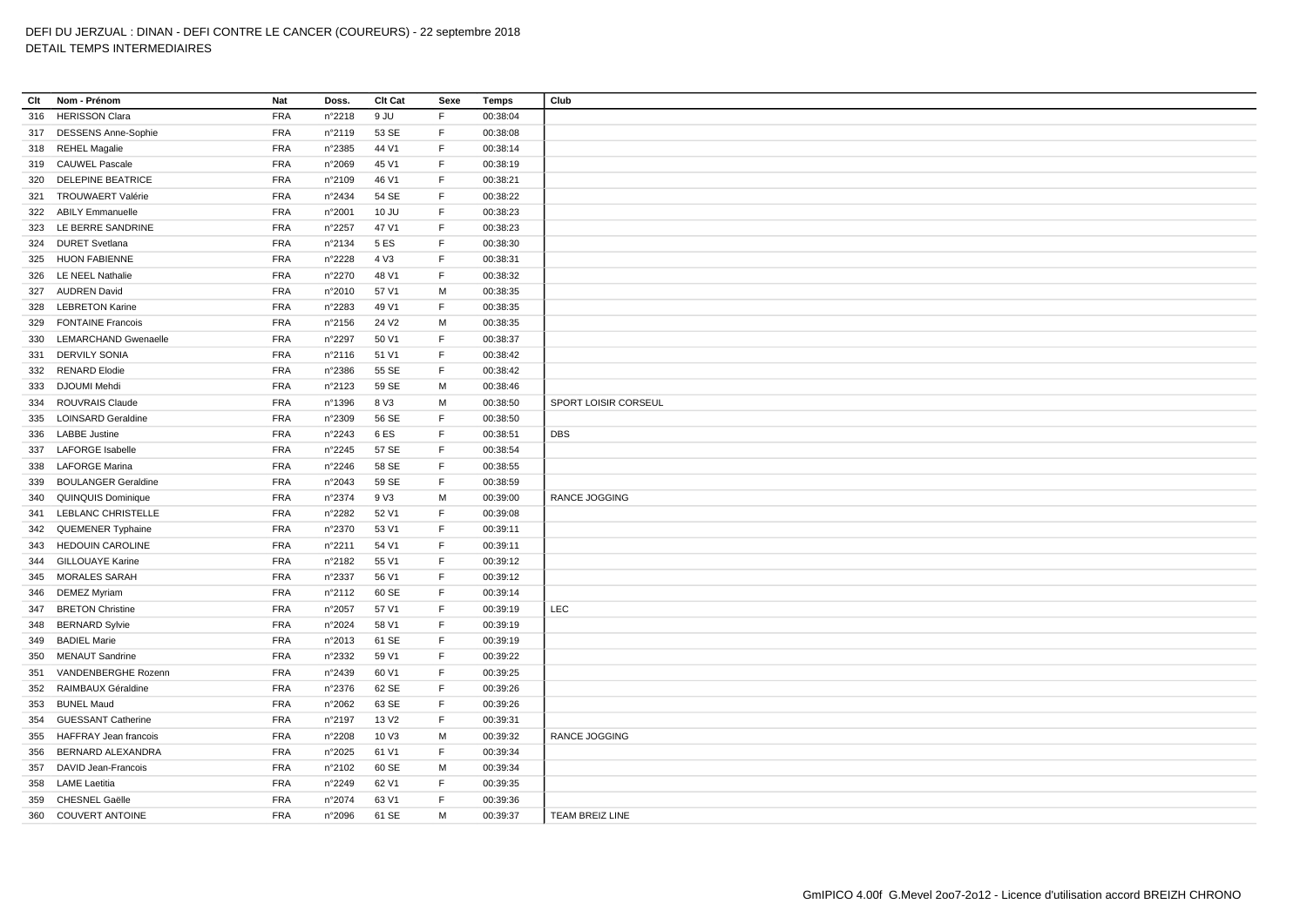| Clt | Nom - Prénom                | Nat        | Doss.  | Clt Cat           | Sexe | <b>Temps</b> | Club                               |
|-----|-----------------------------|------------|--------|-------------------|------|--------------|------------------------------------|
| 361 | <b>COCHERIL Anne sophie</b> | <b>FRA</b> | n°2080 | 64 SE             | F    | 00:39:42     |                                    |
|     | 362 FICHANT Camille         | <b>FRA</b> | n°2146 | 11 JU             | F    | 00:39:49     | TEAM BREIZH LINE                   |
| 363 | FICHANT ALEXANDRA           | <b>FRA</b> | n°2148 | 65 SE             | F.   | 00:39:52     | <b>TEAM BREIZ LINE</b>             |
| 364 | <b>LEFORT Maïna</b>         | <b>FRA</b> | n°2291 | 12 JU             | F.   | 00:39:57     |                                    |
| 365 | <b>HENRY Pascal</b>         | <b>FRA</b> | n°2217 | 25 V <sub>2</sub> | M    | 00:39:59     |                                    |
| 366 | LESCOP Léa                  | <b>FRA</b> | n°2302 | 11 CA             | F    | 00:40:06     |                                    |
| 367 | <b>LEGRAND Simon</b>        | <b>FRA</b> | n°2294 | 23 CA             | М    | 00:40:06     |                                    |
| 368 | <b>LAMY SANDRINE</b>        | <b>FRA</b> | n°2251 | 66 SE             | F.   | 00:40:07     |                                    |
| 369 | <b>BAHIER Aurélie</b>       | <b>FRA</b> | n°2014 | 67 SE             | F    | 00:40:07     |                                    |
|     | 370 TRONEL Pierrette        | <b>FRA</b> | n°2432 | 14 V <sub>2</sub> | F.   | 00:40:07     | <b>COURIR A DOL</b>                |
|     | 371 CHAUVIN Isabelle        | <b>FRA</b> | n°2071 | 68 SE             | F    | 00:40:12     |                                    |
|     | 372 PIEL Christelle         | <b>FRA</b> | n°2357 | 15 V <sub>2</sub> | F.   | 00:40:14     |                                    |
|     | 373 DUFAIX LUCILE           | <b>FRA</b> | n°2128 | 69 SE             | F.   | 00:40:19     | SAINT MELOIR TOUT COURS            |
|     | 374 MICHEL Denis            | <b>FRA</b> | n°2335 | 11 V3             | M    | 00:40:28     | <b>IDEX ENVIRONNEMENT BRETAGNE</b> |
|     | 375 SAVIN Pascal            | <b>FRA</b> | n°2417 | 26 V <sub>2</sub> | м    | 00:40:28     |                                    |
| 376 | MARSOLLIER NATHALIE         | <b>FRA</b> | n°2325 | 64 V1             | F    | 00:40:34     | JOB & BOX                          |
|     | 377 CARISSAN Aude           | <b>FRA</b> | n°2067 | 70 SE             | F    | 00:40:37     |                                    |
| 378 | <b>BERNARD Michelle</b>     | <b>FRA</b> | n°2023 | 5 V3              | F.   | 00:40:37     | JOGGING PLUMAUDAN                  |
|     | 379 COROUGE Marie           | <b>FRA</b> | n°2084 | 65 V1             | F    | 00:40:39     |                                    |
|     | 380 GUILLOT SYLVIE          | <b>FRA</b> | n°2206 | 66 V1             | F    | 00:40:44     |                                    |
| 381 | <b>COUVERT Sylvie</b>       | <b>FRA</b> | n°2098 | 16 V <sub>2</sub> | F.   | 00:40:46     | <b>TEAM BREIZ LINE</b>             |
|     | 382 DENAIS Olivier          | <b>FRA</b> | n°2113 | 27 V <sub>2</sub> | М    | 00:40:51     | <b>IDEX ENVIRONNEMENT BRETAGNE</b> |
| 383 | <b>COUANON Gaëlle</b>       | <b>FRA</b> | n°2089 | 71 SE             | F    | 00:40:54     |                                    |
| 384 | <b>ROUILLE Gwladys</b>      | <b>FRA</b> | n°2400 | 72 SE             | F    | 00:40:57     |                                    |
| 385 | ROBERT Amélie               | <b>FRA</b> | n°2393 | 73 SE             | F.   | 00:41:02     |                                    |
| 386 | <b>BOURCE ANNE</b>          | <b>FRA</b> | n°2045 | 74 SE             | F    | 00:41:17     | JOB & BOX                          |
| 387 | <b>LAURENT</b> Isabelle     | <b>FRA</b> | n°2254 | 17 V <sub>2</sub> | F    | 00:41:21     |                                    |
| 388 | PRUDENT Vanessa             | <b>FRA</b> | n°2368 | 75 SE             | F    | 00:41:24     | <b>TEAM PLAN AA</b>                |
| 389 | <b>SORIN Karine</b>         | <b>FRA</b> | n°2420 | 67 V1             | F.   | 00:41:25     |                                    |
| 390 | <b>FOUERE</b> Izabela       | <b>FRA</b> | n°2159 | 68 V1             | F    | 00:41:27     |                                    |
| 391 | <b>HELBERT Amandine</b>     | <b>FRA</b> | n°2212 | 76 SE             | F    | 00:41:28     |                                    |
|     | 392 HUBERT Delphine         | <b>FRA</b> | n°2225 | 69 V1             | F    | 00:41:33     |                                    |
|     | 393 LEGRAND Annick          | <b>FRA</b> | n°2293 | 18 V <sub>2</sub> | F    | 00:42:19     |                                    |
| 394 | <b>GUILLOT Kristen</b>      | <b>FRA</b> | n°2204 | 62 SE             | M    | 00:42:42     |                                    |
| 395 | <b>GUILLOT Coralie</b>      | <b>FRA</b> | n°2205 | 70 V1             | F    | 00:42:42     |                                    |
| 396 | <b>BONNOT Bernard</b>       | <b>FRA</b> | n°2040 | 28 V <sub>2</sub> | M    | 00:42:45     |                                    |
| 397 | <b>BESNARD Magalie</b>      | <b>FRA</b> | n°2031 | 71 V1             | F    | 00:42:59     |                                    |
| 398 | <b>FOUCRIT Thaïs</b>        | <b>FRA</b> | n°2158 | 77 SE             | F.   | 00:43:14     |                                    |
| 399 | <b>REHEL Yoann</b>          | <b>FRA</b> | n°2384 | 63 SE             | м    | 00:43:17     |                                    |
| 400 | <b>FANOUILLERE Cécile</b>   | <b>FRA</b> | n°2144 | 78 SE             | F    | 00:43:17     |                                    |
| 401 | <b>REHEL Caroline</b>       | <b>FRA</b> | n°2383 | 79 SE             | F    | 00:43:17     | SOLIDAIRE EN PELOTON               |
|     | 402 MAHEO ANNE-CATHERINE    | <b>FRA</b> | n°2319 | 72 V1             | F.   | 00:43:23     | CEDEO                              |
| 403 | <b>CHEVALIER Lucie</b>      | <b>FRA</b> | n°2075 | 80 SE             | F    | 00:43:23     |                                    |
|     | 404 QUEMENER Sonia          | <b>FRA</b> | n°2369 | 81 SE             | F    | 00:43:23     |                                    |
|     | 405 POLI Jurgen             | <b>FRA</b> | n°2361 | 58 V1             | M    | 00:43:30     | <b>IDEX ENVIRONNEMENT BRETAGNE</b> |
|     |                             |            |        |                   |      |              |                                    |